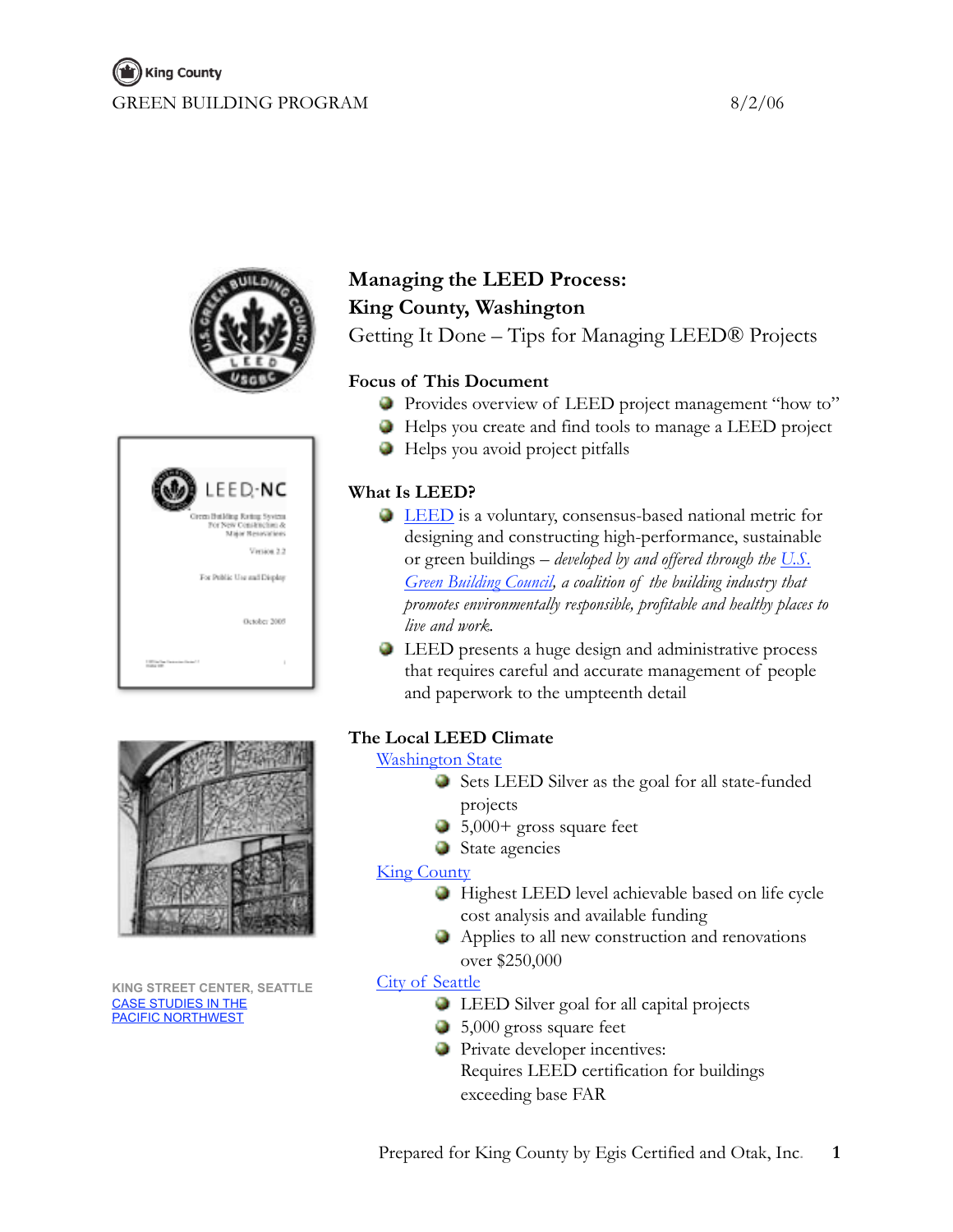

**LEED CHECKLIST**



**TEAM STRUCTURE**

## **General Project Goals**

- Owner & design team are *committed* to doing LEED
	- An Eco-Charrette will occur:
		- Often an all-day process where the entire project team collaborates to outline goals and strategies for sustainable, integrated design
	- Credits that the project team is pursuing will be identified by the team

## **[LEED Checklist](http://www.usgbc.org/DisplayPage.aspx?CMSPageID=222&)**

- Itemizes each credit or feature in a simple spreadsheet format
- Summarizes the features achieved in the project
- Assigns a point value to each credit achieved
- Tallies the points achieved to reveal the certification level (Certified, Silver, Gold or Platinum)

## **Step # 1: Select a Team Leader**

- Choose a LEED Accredited Professional or team leader to act as hub for LEED project-related activities
- **Registers the project**
- Tracks the project's points
- Sets up and attends meetings
- **Functions as the primary LEED project driver**
- Acts as the facilitator for communications among the team
- Collects and assembles PDFs or paperwork (LEED-Online changes this process)
- Checks submissions for accuracy and consistency across credits
- **Prepares submission to USGBC**
- Submits project to USGBC
- Is the primary contact with USGBC

## **Step # 2: Get LEED Criteria in the Specifications**

- Makes it easy on you and your team by providing, in writing, the green specifications
- Helps avoid dreaded "change orders"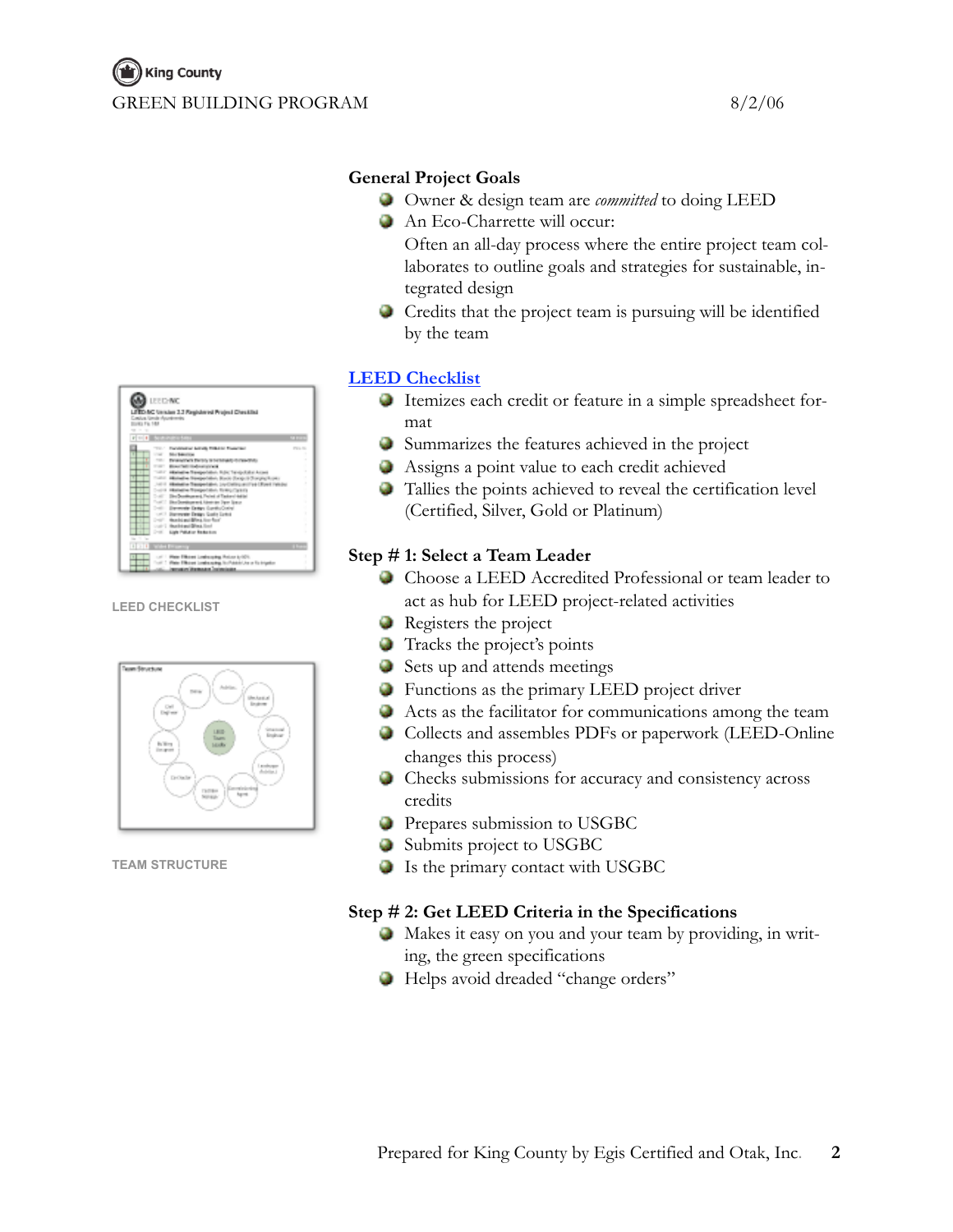# **M**) King County GREEN BUILDING PROGRAM 8/2/06



**EXAMPLES OF GREEN SPECS** [California Integrated Waste](http://www.ciwmb.ca.gov/Greenbuilding/Specs/)  [Management Board](http://www.ciwmb.ca.gov/Greenbuilding/Specs/)

[City of Seattle Sustainable Building](http://www.ci.seattle.wa.us/sustainablebuilding/Leeds/sample_language.htm)  [Sample Language](http://www.ci.seattle.wa.us/sustainablebuilding/Leeds/sample_language.htm)

|                                                                                                                                                                                                                                                                                                                                                                                                |                   | USE LAURENT TO SHALL ARE EVERYWAY FOR T<br><b>Brook T Wrate and Avenue</b> |
|------------------------------------------------------------------------------------------------------------------------------------------------------------------------------------------------------------------------------------------------------------------------------------------------------------------------------------------------------------------------------------------------|-------------------|----------------------------------------------------------------------------|
| <b>BORN R.R. FOOD AND COLLECT.</b><br>for a child but to control. In his printers as a second by Fred Editor<br>a device since a risk street the concession of the device.<br>plan angles recount for \$900 to contact respiring that show on the construction of the conductor for an inches<br>LALLY STERL BEREV TRULB A SERVICE CORPORATION AT MATERIAL BY SHE LATER IN<br>LOS BRIDGES AREA |                   | a color a de como color a 1 de cubros<br>TALL ALL PA                       |
| FILMING VALUES & PARK LOANS                                                                                                                                                                                                                                                                                                                                                                    | <b>CONTRACTOR</b> |                                                                            |
| <b>Contract on the first product</b>                                                                                                                                                                                                                                                                                                                                                           |                   | <b>CONTRACTOR</b>                                                          |
| <b>TELESCO</b><br>$-1.1$                                                                                                                                                                                                                                                                                                                                                                       |                   | <b>Service</b>                                                             |

**U.S. GREEN BUILDING COUNCIL'S ONLINE LEED REGISTRATION** [www.USGBC.org](http://www.usgbc.org/)

## **Writing Green Specifications**

- **Provide a General LEED Requirements section**
- Specify intended certification level
- Identify all targeted prerequisites and credits
- **Provide a glossary of green building terms**
- Outline the required submittals and templates
- **B**e brief
- Specs will be especially important for the following credits: Sustainable sites

 $SSp1$ 

Materials & resources

 $\bullet$  MR 2, 4, 5, 6, 7

Indoor environmental quality

 $\bullet$  EQ 3.1, 3.2, 4.1, 4.2, 4.3, 5

## **Step # 3: Register Your Project**

- **[Register your project](http://www.usgbc.org/DisplayPage.aspx?CMSPageID=65&) on the USGBC website**
- You'll need your project name, address, owner, primary contact, square footage, project details, etc.
- Pay with check or credit card
- You will receive a project number from the USGBC

Notify YOUR Team

- Send notification to your team that the project is registered and *provide the project number*
- Provide instructions for accessing the USGBC website, your project's files and other pertinent info
- **Provide instructions to your team members for submitting** templates, drawings and other info necessary for certification

## **Step # 4: Meet with Your Team**

- Group kick-off meeting
	- All stakeholders, owner, contractor, appropriate subs
	- Establish a regular meeting schedule
	- Ideally set up a specification check process

## **Step # 5: Assign Credit Champions**

Each LEED credit should have **one person** who is ultimately responsible for collecting the required credit documentation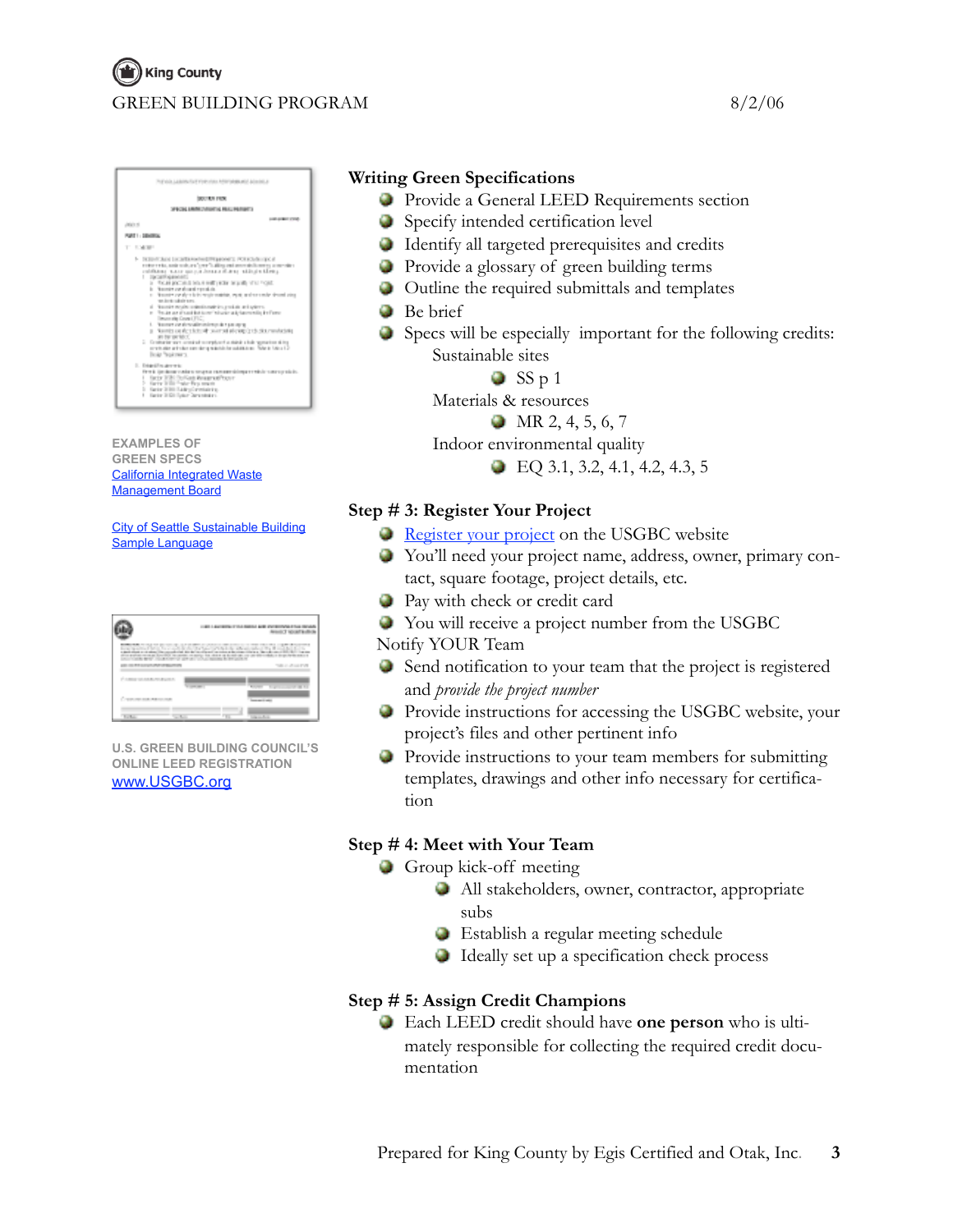## **Step # 6: Create an Information Management System**

- Track and communicate project information
	- A detailed task list
	- **Meeting notes systems**
	- **Email distribution lists**
- **Detailed task list should include** 
	- Requirements for each credit
	- Associated tasks for each credit
	- Submittal requirements for each credit
	- Backup documentation for each credit
	- Assigns individual responsibilities
	- Tracking for submittal receipts (until LEED-Online)
	- Identify which tasks are design requirements, submittal requirements or backup documentation
	- Provides a quick reference for meetings

## **Step # 7: Individual Meetings**

- Meet with individual team members
- Make each team member has access to the *LEED Reference Guide*
- Make sure each team member has *read* the LEED reference guide
- Go over the task list and assign all items

## **Step # 8: Collect Submittals**

- Start collecting as early as possible
- Store all documents as 8.5" x 11" or 11" x 17" PDFs
- Use a document management system or LEED-Online
- **Review and check when received**
- **Cross reference**
- Complete and update tracking system as you go

#### **Step # 9: Submittal Process**

- **Ways of Submitting** 
	- Paper submittal (2 binders max)
	- **Electronic File**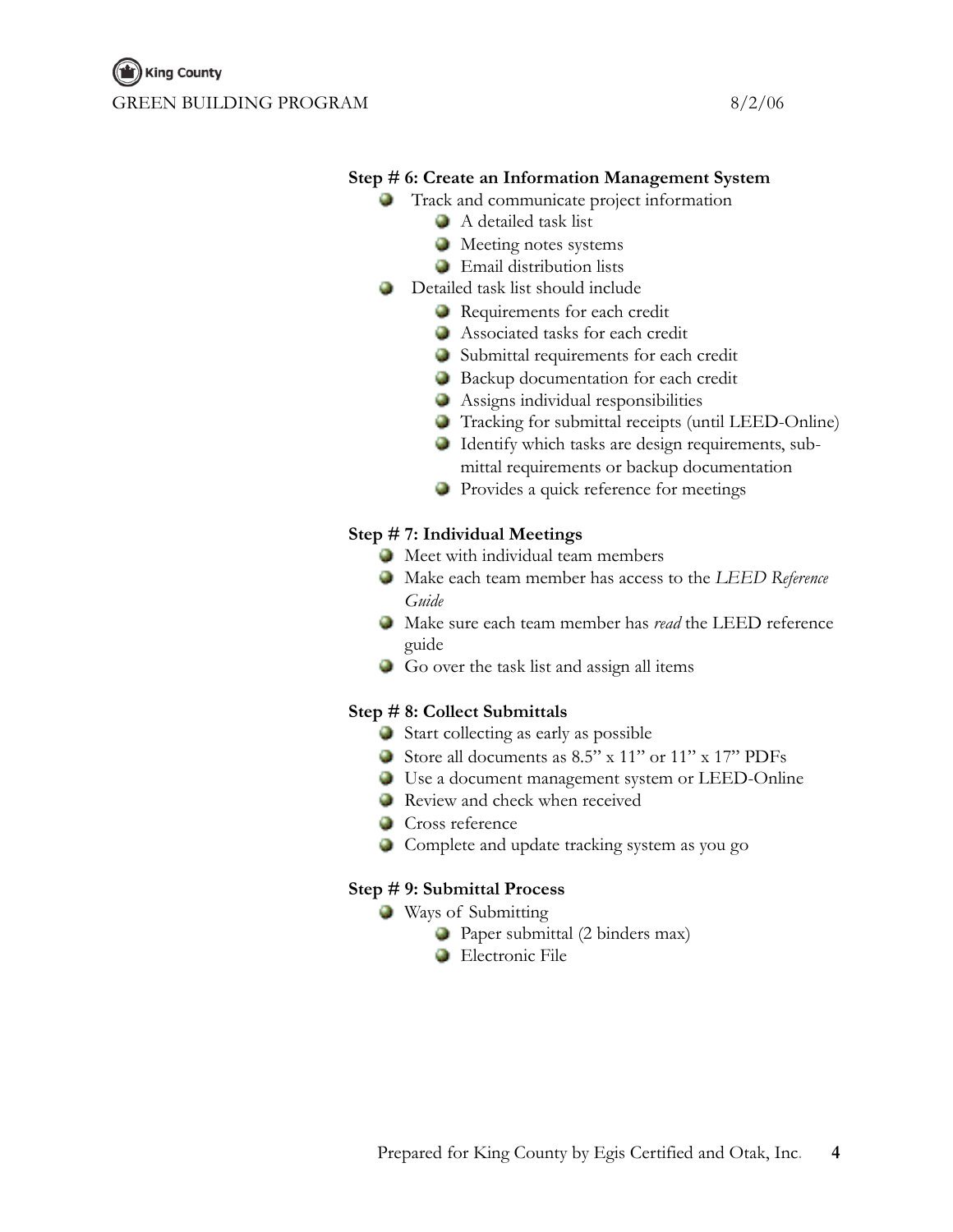## **LEED** On-Line

- Options for submittal review by USGBC
	- **Design review, then construction review**
	- Combined design and construction review
- Streamline your submittal -- Don't include extra "stuff " read the credit requirement carefully and submit only what's necessary

## **Helpful Hints for Streamlining the Certification Process**

## **Tips ― General**

- Credit Interpretation Requests (CIRs) read them on the USGBC website. Keep up to date!
	- You must be registered with the USGBC to access CIRs [www.usgbc.org](http://www.usgbc.org/)
- Establish your occupancy and square footage early
- Collect back-up documentation up front. Possibly tie in with payment and retention.
- LEED is submitted like a law brief and judged like a law review
- **Be tough! Reject poor submittals.**
- Use the LEED Calculators

## **Tips – Materials and Resources Section**

- Retain manufacturer's information for products and materials
	- **Letter or spec sheet**
	- No Emails
- Check manufacture's claims beware of nonacceptable standards:
	- **Wade to Green Seal Standards**"
	- **Environmentally tested"**
	- Forest Stewardship Council FSC-certified wood is acceptable – SFI-certified wood does not count towards LEED credits
	- Ensure that the GC keeps subs accountable